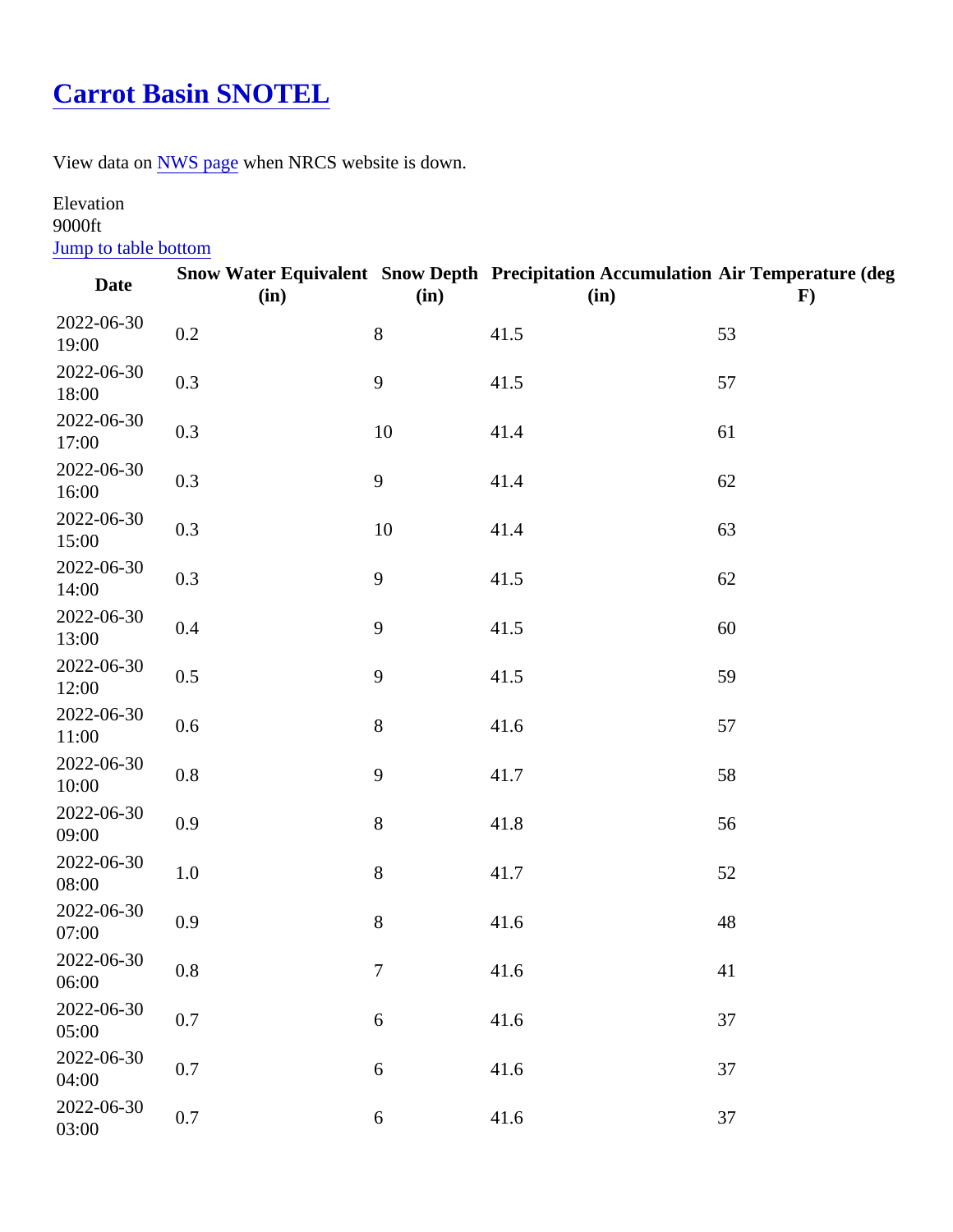| <b>Date</b>         | (in)    | (in)             | Snow Water Equivalent Snow Depth Precipitation Accumulation Air Temperature (deg<br>(in) | $\bf{F})$ |
|---------------------|---------|------------------|------------------------------------------------------------------------------------------|-----------|
| 2022-06-30<br>02:00 | $0.7\,$ | 6                | 41.6                                                                                     | 38        |
| 2022-06-30<br>01:00 | $0.8\,$ | 6                | 41.6                                                                                     | 40        |
| 2022-06-30<br>00:00 | $0.8\,$ | $\boldsymbol{6}$ | 41.6                                                                                     | 39        |
| 2022-06-29<br>23:00 | 0.9     | $\boldsymbol{7}$ | 41.6                                                                                     | 42        |
| 2022-06-29<br>22:00 | 0.9     | $\boldsymbol{7}$ | 41.6                                                                                     | 42        |
| 2022-06-29<br>21:00 | 0.9     | $\boldsymbol{7}$ | 41.6                                                                                     | 45        |
| 2022-06-29<br>20:00 | 0.9     | $8\,$            | 41.6                                                                                     | 49        |
| 2022-06-29<br>19:00 | $1.0\,$ | 9                | 41.6                                                                                     | 54        |
| 2022-06-29<br>18:00 | $1.0\,$ | 9                | 41.6                                                                                     | 56        |
| 2022-06-29<br>17:00 | 1.1     | 9                | 41.6                                                                                     | 56        |
| 2022-06-29<br>16:00 | 1.2     | $10\,$           | 41.5                                                                                     | 56        |
| 2022-06-29<br>15:00 | 1.3     | $10\,$           | 41.5                                                                                     | 56        |
| 2022-06-29<br>14:00 | 1.6     | 11               | 41.5                                                                                     | 62        |
| 2022-06-29<br>13:00 | 1.8     | 11               | 41.5                                                                                     | 64        |
| 2022-06-29<br>12:00 | 2.1     | 12               | 41.5                                                                                     | 64        |
| 2022-06-29<br>11:00 | 2.4     | 12               | 41.5                                                                                     | 62        |
| 2022-06-29<br>10:00 | 2.6     | 13               | 41.7                                                                                     | 63        |
| 2022-06-29<br>09:00 | 2.7     | 13               | 41.7                                                                                     | 61        |
| 2022-06-29<br>08:00 | 2.7     | 14               | 41.7                                                                                     | 59        |
| 2022-06-29<br>07:00 | 2.7     | 13               | 41.7                                                                                     | 55        |
| 2022-06-29<br>06:00 | 2.7     | 13               | 41.6                                                                                     | 51        |